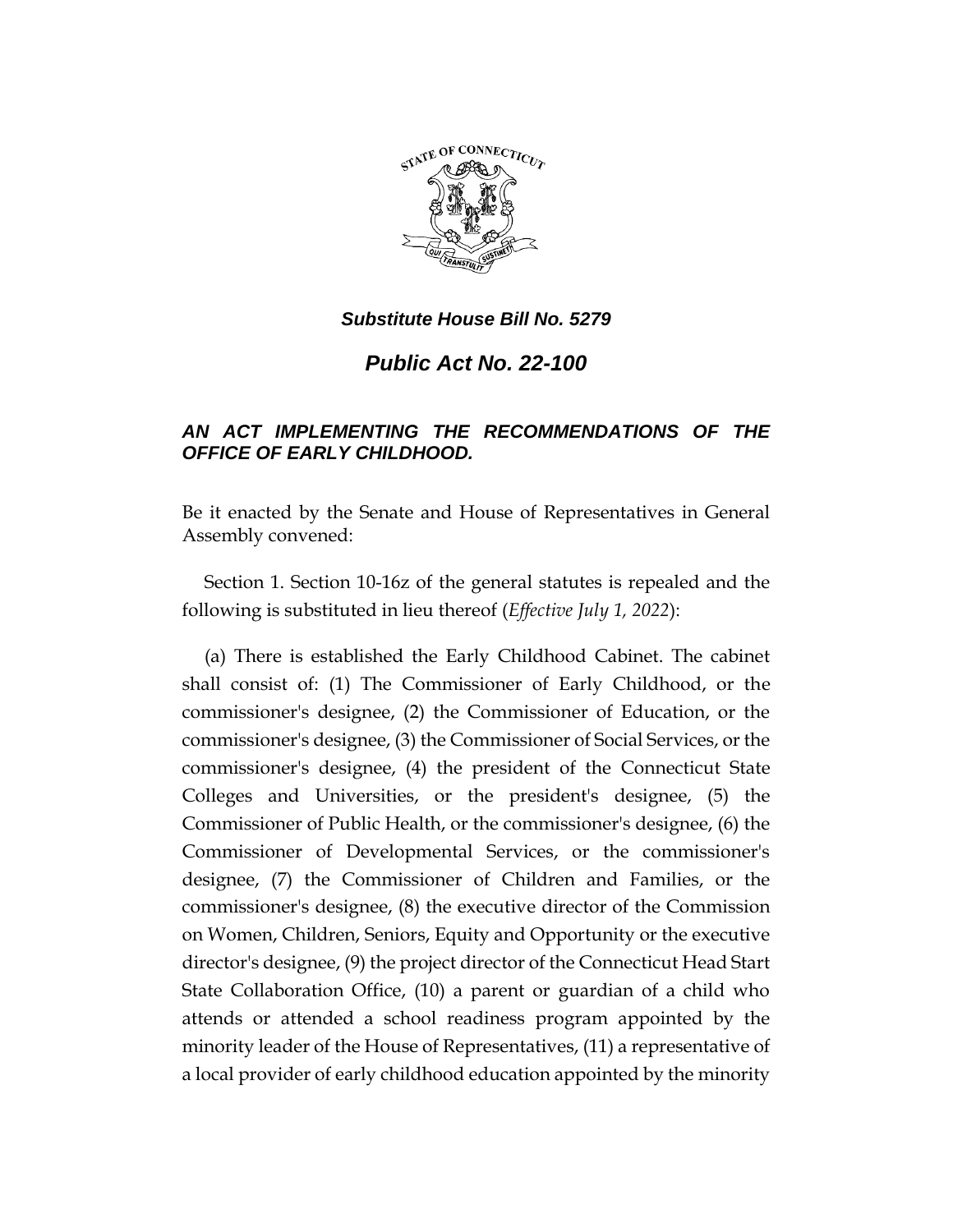leader of the Senate, (12) a representative of the Connecticut Family Resource Center Alliance appointed by the majority leader of the House of Representatives, (13) a representative of a state-funded child care center appointed by the majority leader of the Senate, (14) two appointed by the speaker of the House of Representatives, one of whom is a member of a board of education for a town designated as an alliance district, as defined in section 10-262u, and one of whom is a parent who has a child attending a school in an educational reform district, as defined in section 10-262u, (15) two appointed by the president pro tempore of the Senate, one of whom is a representative of an association of early education and child care providers and one of whom is a representative of a public elementary school with a prekindergarten program, (16) **[**eight**]** ten appointed by the Governor, one of whom is a representative of the Connecticut Head Start Association, one of whom is a representative of the business community in this state, one of whom is a representative of the philanthropic community in this state, one of whom is a representative of the Connecticut State Employees Association, one of whom is an administrator of the child care development block grant pursuant to the Child Care and Development Block Grant Act of 1990, one of whom is responsible for administering grants received under section 1419 of Part B of the Individuals with Disabilities Education Act, 20 USC 1419, as amended from time to time, one of whom is responsible for administering the provisions of Title I of the Elementary and Secondary Education Act, 20 USC 6301 et seq., **[**and**]** one of whom is responsible for coordinating education services to children and youth who are homeless, one of whom is a licensed family child care home provider and a member of a staffed family child care network identified by the Commissioner of Early Childhood, and one of whom is a parent recommended by a parent advisory group that has been appointed by the Commissioner of Early Childhood, (17) the Secretary of the Office of Policy and Management, or the secretary's designee, (18) the Lieutenant Governor, or the Lieutenant Governor's designee, (19) the Commissioner of Housing, or the commissioner's

*Public Act No. 22-100 2 of 7*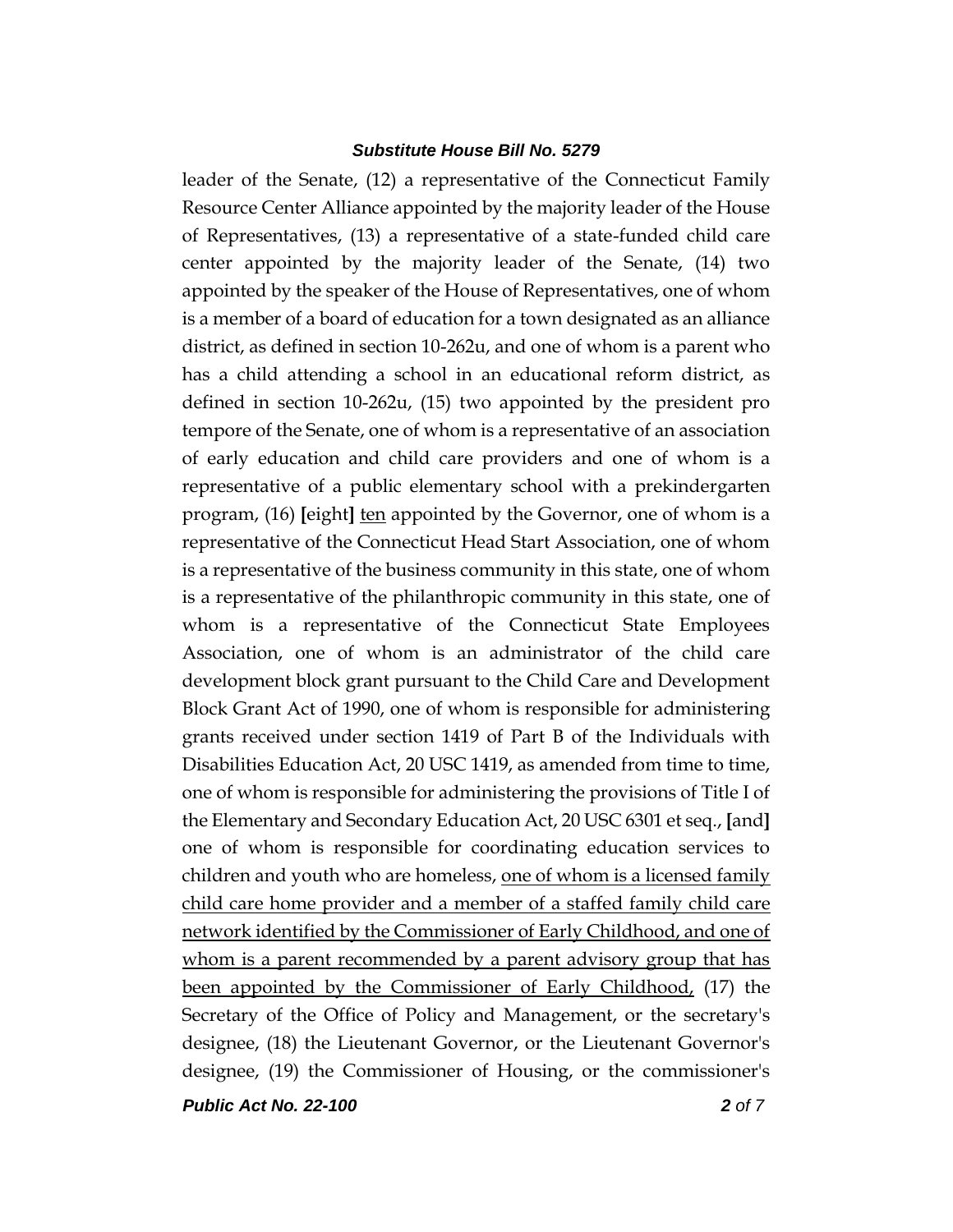designee, and (20) the Commissioner of Mental Health and Addiction Services, or the commissioner's designee.

(b) The Commissioner of Early Childhood shall serve as a cochairperson of the cabinet. The other cochairperson of the cabinet shall be appointed from among its members by the Governor. The cabinet shall meet at least quarterly. Members shall not be compensated for their services, **[**. Any member who fails to attend three consecutive meetings or who fails to attend fifty per cent of all meetings held during any calendar year shall be deemed to have resigned from the cabinet**]**  except the following members, who are parents or guardians, may, within available appropriations, be compensated for any time and travel related to meetings of the cabinet: (1) The parent or guardian of a child who attends or attended a school readiness program and was appointed by the minority leader of the House of Representatives under subdivision (10) of subsection (a) of this section, (2) the parent who has a child attending a school in an educational reform district, as defined in section 10-262u, and was appointed by the speaker of the House of Representatives under subdivision (14) of subsection (a) of this section, and (3) the parent who was recommended by a parent advisory group and appointed by the Governor under subdivision (16) of subsection (a) of this section.

(c) Within available resources, the Early Childhood Cabinet shall (1) advise the Office of Early Childhood, established pursuant to section 10- 500, (2) not later than December 1, 2009, and annually thereafter, develop an annual plan of action that assigns the appropriate state agency to complete the tasks specified in the federal Head Start Act of 2007, P.L. 110-134, as amended from time to time, and (3) not later than March 1, 2010, and annually thereafter, submit an annual state-wide strategic report, pursuant to said federal Head Start Act, in accordance with the provisions of section 11-4a, addressing the progress such agencies have made toward the completion of such tasks outlined under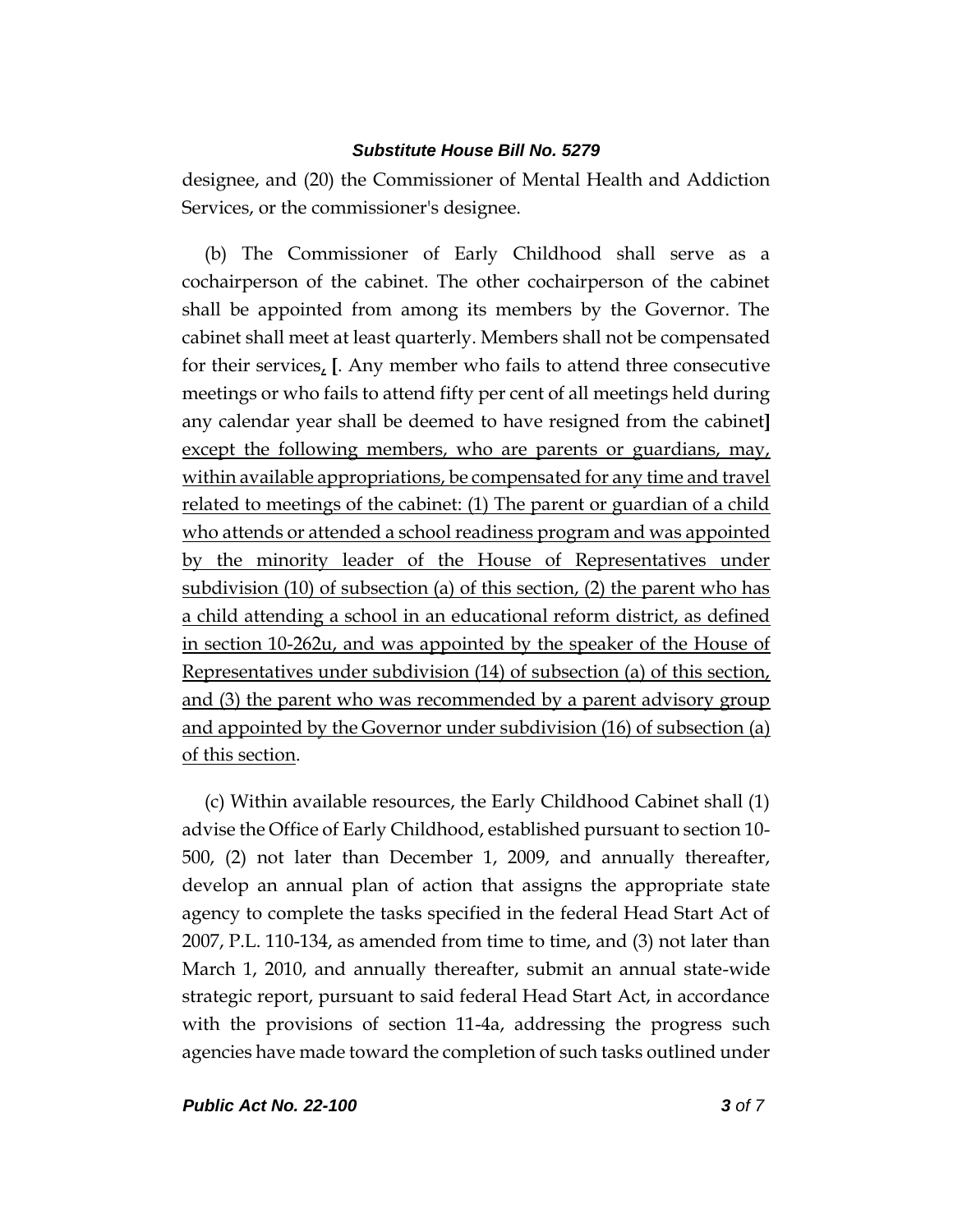said federal Head Start Act and this subsection to the Governor and the joint standing committees of the General Assembly having cognizance of matters relating to education and human services.

(d) The Early Childhood Cabinet shall be within the Office of Early Childhood for administrative purposes only.

Sec. 2. Subsection (b) of section 17b-749k of the 2022 supplement to the general statutes is repealed and the following is substituted in lieu thereof (*Effective from passage*):

(b) The Commissioner of Early Childhood shall, within available appropriations, require any relative who provides child care services to a child and who receives a child care subsidy from the Office of Early Childhood, to submit to a check of (1) the National Sex Offender Public Website maintained by the United States Department of Justice and the registry established and maintained pursuant to section 54-257, (2) the state child abuse registry established pursuant to section 17a-101k, and (3) the **[**Connecticut On-Line Law Enforcement Communication Teleprocessing System**]** Connecticut Criminal History Request System maintained by the Department of Emergency Services and Public Protection. If such check reveals that the name of any such relative appears in such databases, on said registry or in said system, the commissioner may require such relative to submit to state and national criminal history records checks conducted in accordance with section 29-17a.

Sec. 3. Section 10-520b of the general statutes is repealed and the following is substituted in lieu thereof (*Effective from passage*):

The Office of Early Childhood, upon receipt of a proper application and in a manner prescribed by the Commissioner of Early Childhood, shall issue an early childhood teacher credential to any person who holds (1) an associate degree with a concentration in early childhood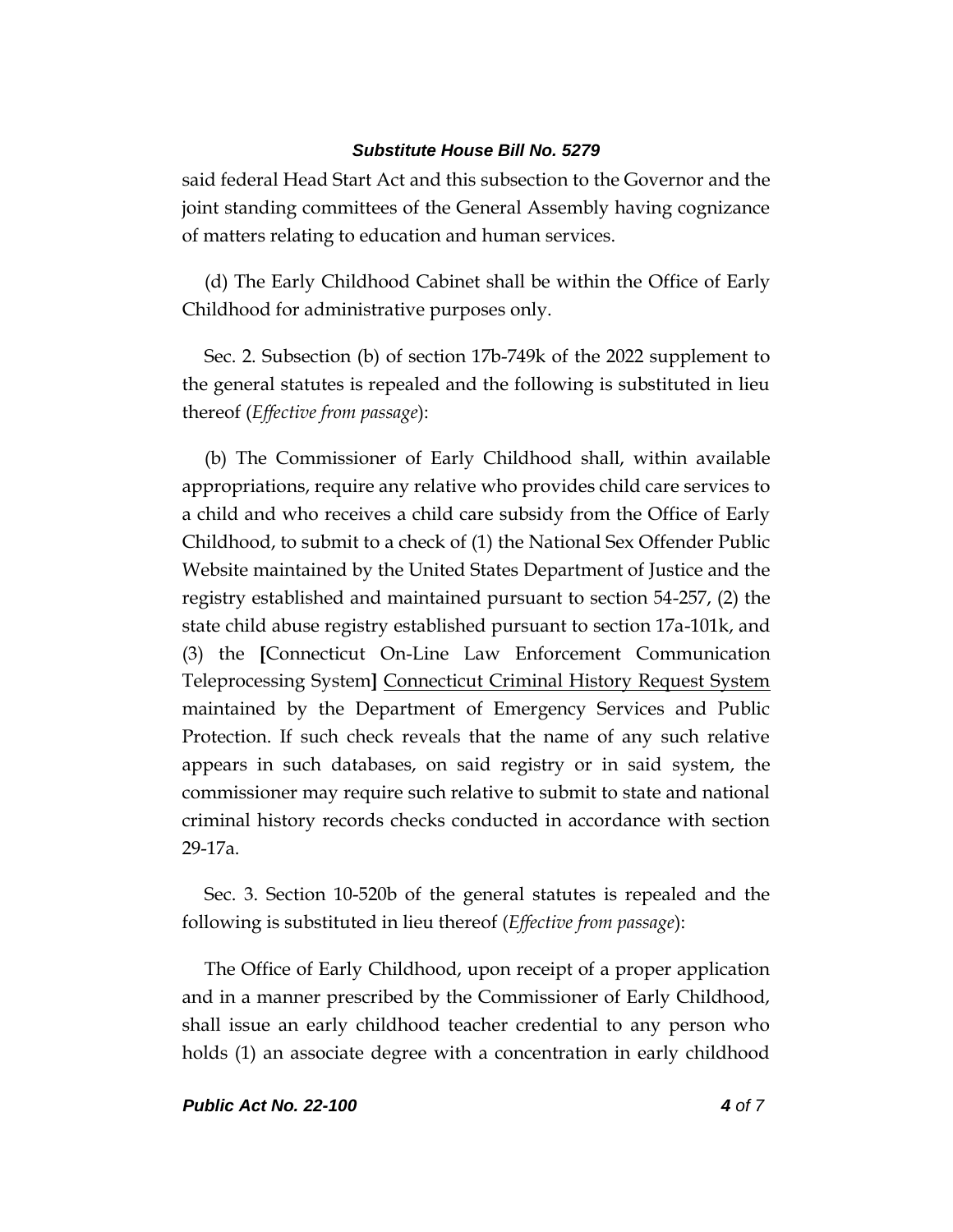education from an institution of higher education that is regionally accredited, provided such associate degree program is approved by (A) the Board of Regents for Higher Education or the Office of Higher Education, and (B) the Office of Early Childhood, or (2) a bachelor's degree with a concentration in early childhood education from an institution of higher education that is regionally accredited, provided such bachelor's degree program is approved by (A) the Board of Regents for Higher Education or Office of Higher Education, and (B) the Office of Early Childhood. **[**Any early childhood teacher credential issued pursuant to subdivision (1) of this section shall be valid until June 30, 2021.**]** For purposes of this section, "concentration in early childhood education" has the same meaning as provided in section 10-16p, as amended by this act.

Sec. 4. Subsection (a) of section 10-16p of the 2022 supplement to the general statutes is repealed and the following is substituted in lieu thereof (*Effective July 1, 2022*):

(a) As used in sections 10-16o to 10-16r, inclusive, 10-16u, 17b-749a and 17b-749c:

(1) "School readiness program" means a nonsectarian program that (A) meets the standards set by the Office of Early Childhood pursuant to subsection (b) of this section and the requirements of section 10-16q, and (B) provides a developmentally appropriate learning experience of not less than four hundred fifty hours and one hundred eighty days for eligible children, except as provided in subsection (d) of section 10-16q;

(2) "Eligible children" means children three and four years of age and children five years of age who are not eligible to enroll in school pursuant to section 10-15c, or who are eligible to enroll in school and will attend a school readiness program pursuant to section 10-16t;

(3) "Priority school" means a school in which forty per cent or more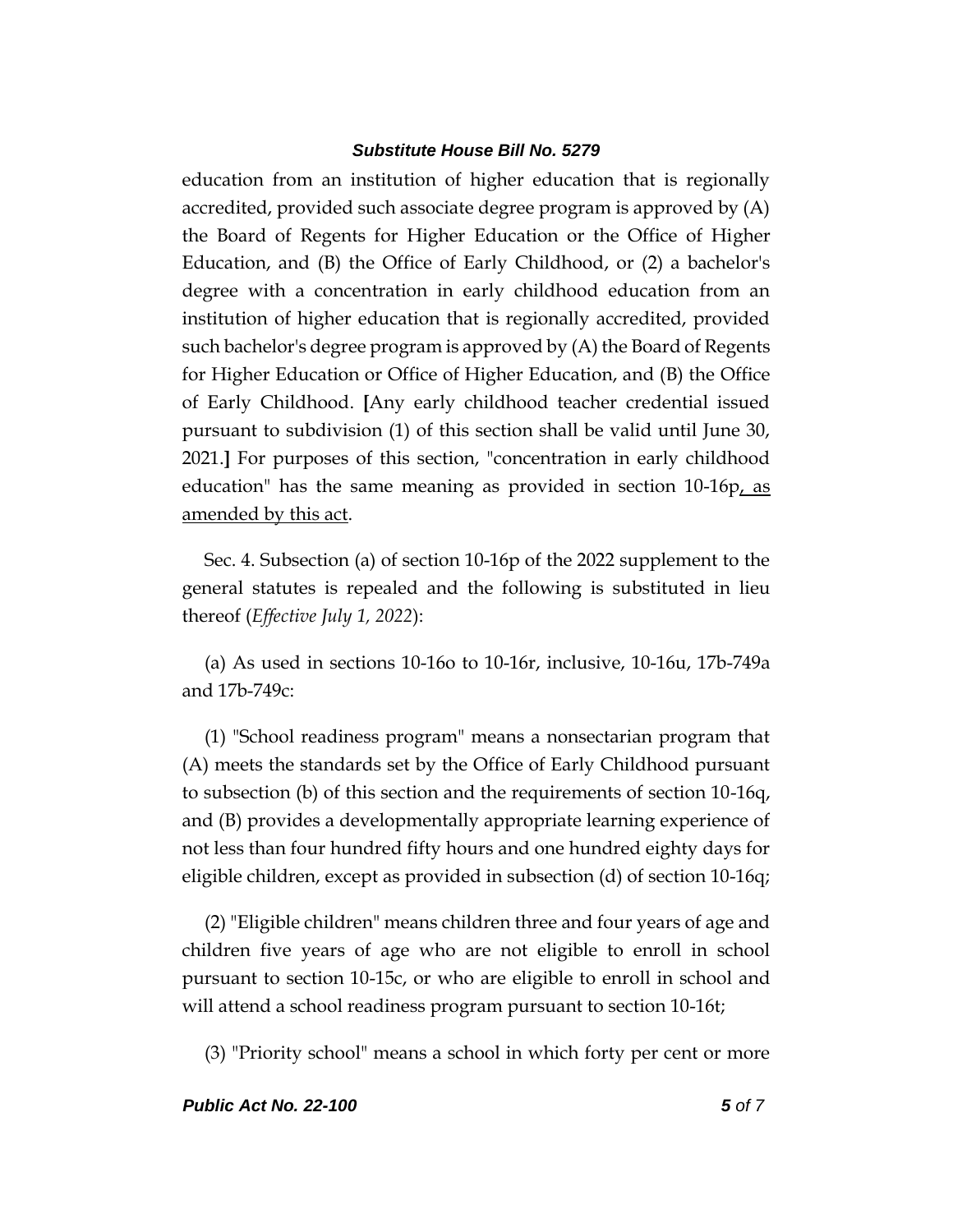of the lunches served are served to students who are eligible for free or reduced price lunches pursuant to federal law and regulations, excluding such a school located in a priority school district pursuant to section 10-266p or in a former priority school district receiving a grant pursuant to subsection (c) of this section and, on and after July 1, 2001, excluding such a school in a transitional school district receiving a grant pursuant to section 10-16u;

(4) "Severe need school" means a school in a priority school district pursuant to section 10-266p or in a former priority school district in which forty per cent or more of the lunches served are served to students who are eligible for free or reduced price lunches;

(5) "Accredited" means accredited by the National Association for the Education of Young Children, National Association for Family Child Care, a Head Start on-site program review instrument or a successor instrument pursuant to federal regulations, or otherwise meeting such criteria as may be established by the commissioner, unless the context otherwise requires;

(6) "Year-round" means **[**fifty**]** forty-eight weeks per year, except as provided in subsection (d) of section 10-16q;

(7) "Commissioner" means the Commissioner of Early Childhood;

(8) "Office" means the Office of Early Childhood;

(9) "Seeking accreditation" means a school readiness program seeking accreditation by the National Association for the Education of Young Children, National Association for Family Child Care or a Head Start on-site program review instrument or successor instrument pursuant to federal regulations, or attempting to meet criteria as may be established by the commissioner; and

(10) "Concentration in early childhood education" means a program